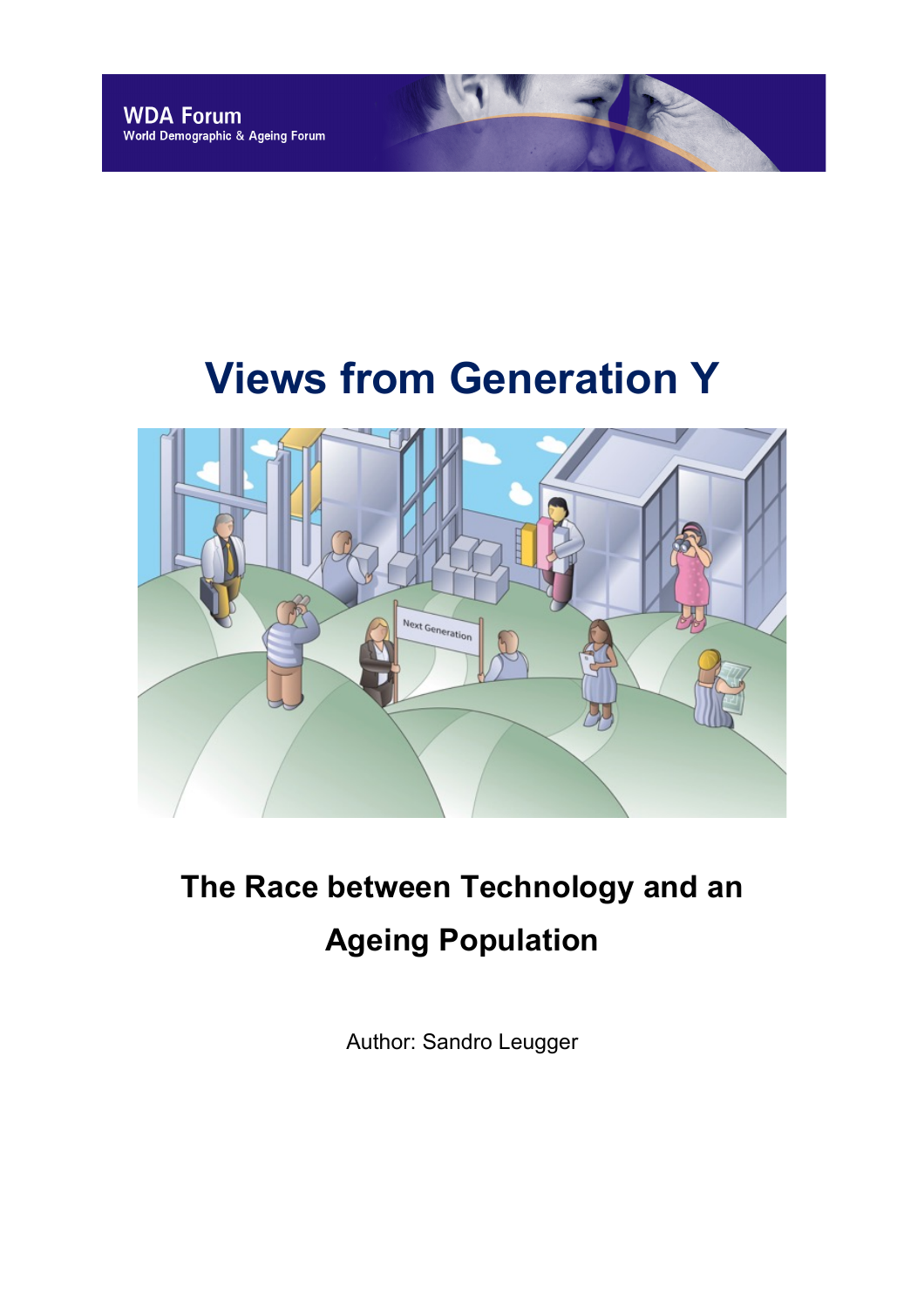## **The Race between Technology and an Ageing Population**

#### **Difficult times ahead?**

Demographic change is undoubtedly one of the most impactful megatrends of the 21<sup>st</sup> century. A lot of this change is connected to the industrialization of countries. While African countries are still trying to reach a more industrialized state and are expected to experience a population explosion in the coming decades, other regions like Europe and North America, but also Japan and South Korea, have already been through this development and face decreasing fertility while people live longer and longer. This leads to a shift in population age with many upcoming challenges. How can we support our elderly with a diminishing workforce? How can we integrate them into society and avoid isolation? How can we achieve a graceful, happy, healthy and longlasting life foreveryone? In this article we are going to find out if it is possible to tackle the upcoming challenges of one megatrend with the promising benefits of another, namely digitalization. Can new technology help to make longevity a sustainable development?

#### **Can technology save our pensions?**

Diminishing social welfare for the elderly is a hot topic in politics right now. Everyone is painting a black picture of the future of our pensions. Many young people believe they will work until 70 or even longer to support the growing number of seniors, while fear about poverty in old age is growing throughout the population. But maybe the future is not that bad. Before understanding how technology can contribute to solving the problem, one first needs to understand the problem itself. The intense discussions about rising retirement age, cutting pensions or increasing contributions to public pension funds are all possible solutions to the same problem. In Europe in 1980 there were more than four working people per senior. In 2019 there were three and in 2050 there will be fewer than two. It becomes clear that it gets more and more difficult for the workforce to support the elderly. But how can technology help with this challenge?

To answer this question, let us take a step back and look at the problem in its more general context. Figure 1 shows the current state of the European economy. The bar on the left represents all the goods and services our workforce can produce (approx. equal to the GDP). The bar on the right represents the consumption of the population as distributed between the young, the working-age population and the elderly.



*Figure 1: Model of European production and consumption of goods and services by demographic group in 2020*

Figure 2 shows the same situation in 2050 with the projected change in demographics, but with productivity per worker and consumption per capita staying the same. The workforce and the related production of services and goods will decrease by approx. 15% while the whole population will decreaseby only 5%. This will lead to an imbalance.



*Figure 2: Model of European production and consumption of goods and services with 2050 demographics*

There are different approaches to tackling this imbalance. The most obvious approach would be to reduce consumption, which would make us on average poorer in 2050 than we are right now. Of course, there are a lot of discussions about distribution (cutting pensions, paying more into pensions) but they basically only determine who will be hit hardest by the costs of a growing elderlypopulation. A different approach would be to increase production by keeping elderly men and women in the workforce for longer (in other words, raising the retirement age). Technology could certainly help to keep people productive for longer, by assisting them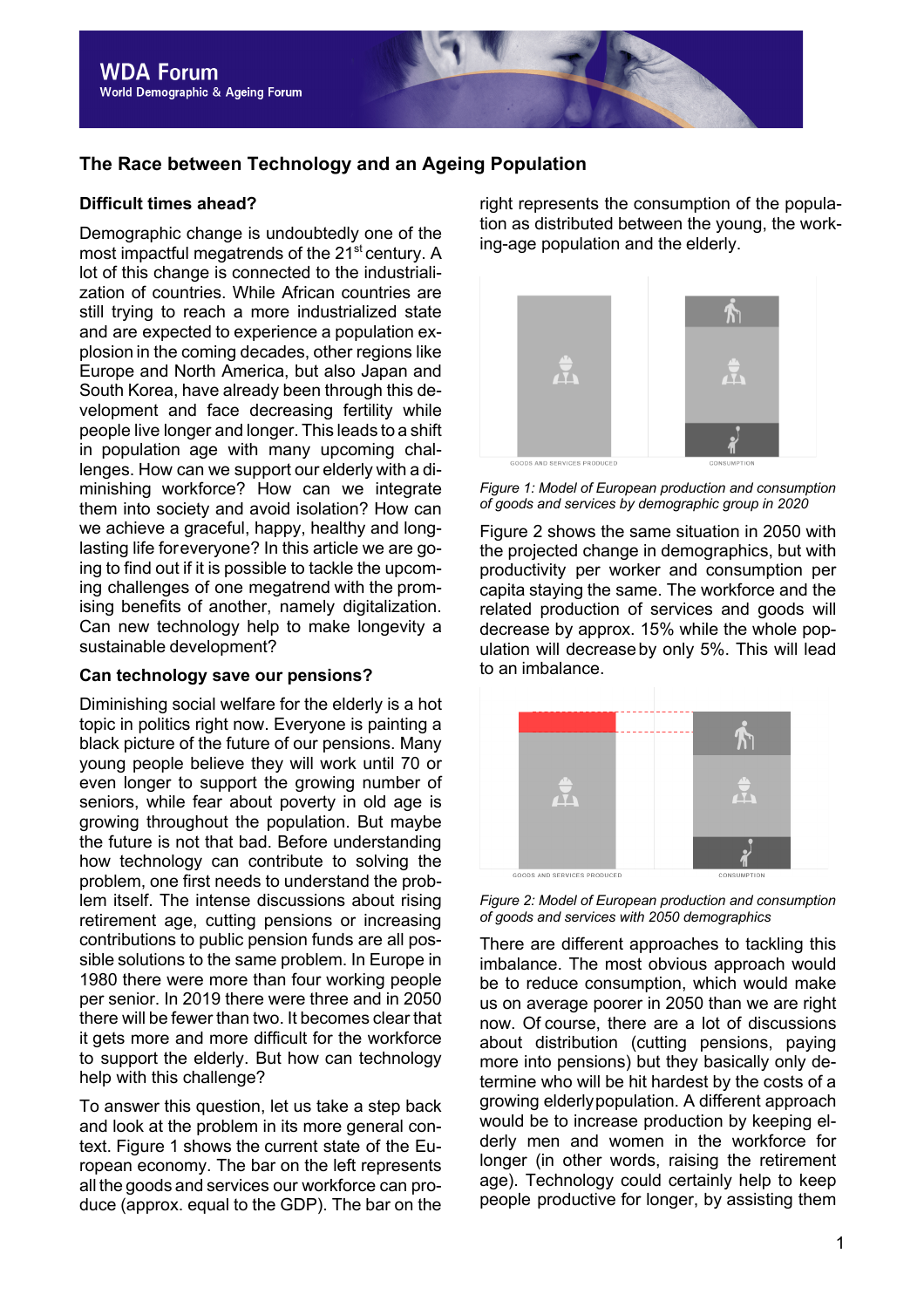directly with their tasks or by keeping them fit and healthy more generally.

Certainly, making the elderly more productive through technology will help to increase overall productivity. However, the biggest growth in production can be achieved by making the already available workforce more productive. Increased productivity of the existing workforce through technology could help us in creating enough wealth to support the elderly and therefore make longevity a more sustainable achievement.

But how much can we increase productivity through technology? The following paragraphs will provide a short overview of technologies that show huge potential for increasing productivity in the areas of communication, energy, production and logistics.

For communication, the most relevant factor is the interplay between three technologies: the internet of things, big data and artificial intelligence. Currently there are 26 billion devices connected to the internet. This number is expected to triple by 2025. These devices will be able to communicate with each other and produce an unprecedented amount of data. The volume of data on earth is doubling every two years and artificial intelligence allows us to analyze this data in a more efficient way than ever before. There are thousands of ways this can increase productivity. You could for example make your supply chain more efficient. Data intelligence allows you to accurately predict the demand for a given product. This information can be sent to a smart factory which operates just-in-time manufacturing. If you produce in a smart way you can reduce waste, have very little stock in storage, and require far fewer workers to manufacture the same number of products.

There is also a revolution going on in the energy sector. Solar energy has become cost-competitive against fossil fuels. This is a huge step away from our dependence on fossil fuels, which is currently an immense burden for our economy. Our vulnerability to energy prices can be seen in the economic indicators. Every time oil prices rise significantly, the price of goods across the board goes up, while consumption and production decrease.

Regarding logistics and production, 3D printing and autonomous driving could revolutionize those fields forever. At present, 3D printing is

mostly used for rapid prototyping and autonomous car makers seem to be stuck atlevel 4 autonomy. But as soon as the technology improves and the cost goes down, the size of the necessary workforce in these sectors will diminish.

All these new technologies will significantly contribute to an increase in workforce productivity. Technology is of course not the only factor. There are additional factors like education, organization and so on. However, all these dynamics combined will help our society to createmore goods and services which can compensate for the imbalance seen in figure 2. The GDP of Germany, for example, is expected to increase by a factor of 1.55 by 2050 despite the shrinking workforce. The new situation is presented in figure 3. In this model, we can see that there is a lot of additional created wealth. More than enough to compensate for the demographic changes. Meaning that if we manage to significantly increase productivity per worker and distribute the additional wealth fairly, we will be better off in 2050 despite the demographic shift.





#### **Staying home**

However, productivity is not the only way in which technology can help the elderly. Three out of four seniors want to stay in their current residence for as long as possible. However, most of them cannot foresee themselves being able to stay for as long as hoped. For most seniors their home feels comfortable, safe and easy. In addition to that, they are able to stay within their local communities. Financially, a care assistant costs on average 4000 USD a month (for 44 hours of care). While this is already a lot of money, a private room in a nursing home costs twice as much on average.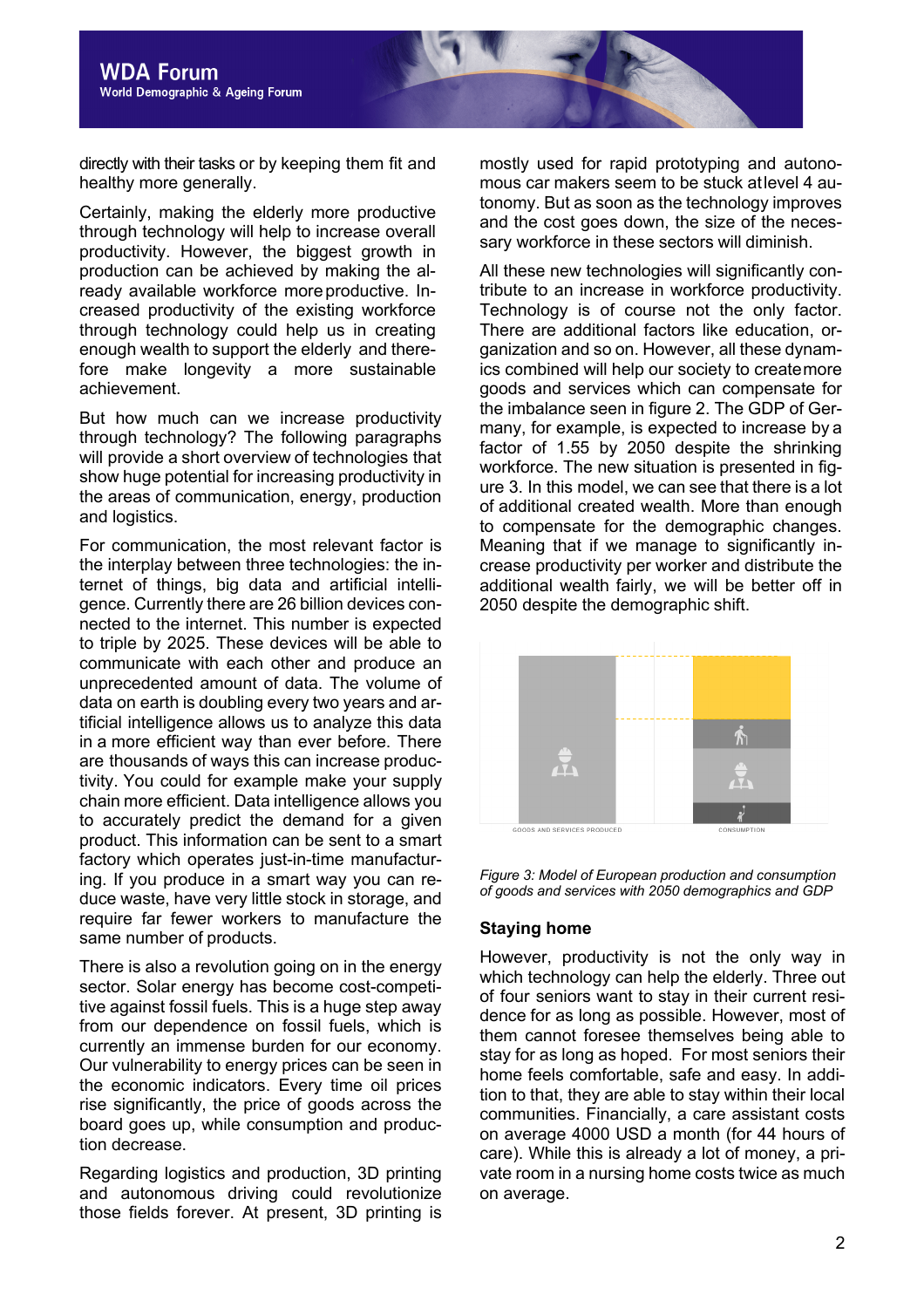Yet, a new field of technology is growing and promises to improve homecare and the independence of seniors. "Gerontotechnology" or "age-tech" are terms under which thousands of entrepreneurs, designers, developers and engineers are building new technologies that are designed to serve the elderly. In the following paragraphs I will introduce a selection of start-ups in this field and explain howtechnology can help the elderly stay more independent for longer and make longevity a more sustainable achievement.

The first challenge many start-ups and established firms are trying to address is limited physical strength and mobility. One example is a company called Seismic. They are currently cooperating with a design company called Fuseproject to develop an exosuit for the elderly. Figure 4 shows the wearable technology which is packed with motors, sensors and artificial intelligence and reacts to the natural movements of the body giving extra muscle power to complement the user's strength in staving upright, getting up, and sitting down. There are several other companies that are working on exosuits or exoskeletons for elderly people. Current users of this technology face a tradeoff between power and comfort but there could be a provider that is able to offer both within the next few decades.



*Figure 4: Aura Powered Suit by Superflex (now Seismic)*

As already mentioned, there are also a lot of major corporations that are seeing the potential of the age-tech market. Google recently introduced a smart spoon that is helping people with physical tremors. The combination of sensors and the microprocessor in the spoon are countering the shaky hands of tremor patients so they can enjoy their meal independently. Technology seems to be able to help the elderly in almost every step

of their daily routine, whether it is a bed that is helping people to stand up in the morning, or robots that can cook or even help people to dress.

Furthermore, technology can simplify and improve the health-related monitoring of seniors living by themselves. Sensors and microprocessors can be worked into textiles and can monitor the user's state of health 24/7. If there are any health-related concerns the mini-computers in the textiles can immediately send a message to relatives or in a more serious incident directly contact a doctoror call an ambulance.

However, inventions that enhance theindependence of elderly people do not always have to use advanced technology like microprocessors orartificial intelligence. A lot of improvement in homecare can already be achieved simplyby redesigning houses and apartments for the needs of seniors using currently available technologies. Something as simple as a shower that you can sit in can be of great value to people with limited mobility.

The second problem that a lot of companies try to tackle with the help of technology is psychological health. Decreasing brain functionality through dementia is a widespread problem. Additionally, many elderly people tend to get isolated from society. A company that is trying to tackle this issue is Intuition Robotics. They developed a cute looking little robot called ElliQ which serves as a voice assistant for seniors. Even if the short talk with the robot cannot replace a human conversation, it can still help seniors to feel less lonely. However, the interaction with the robot itself is not the biggest benefit of the technology with regards to the problem of social isolation. The voice assistant can also help users to better connect with their loved ones. Many seniors are overchallenged by new technologies like tablets, modern computers, smartphones and especially by the dozens of apps young people use to communicate. With a voice assistant they can easily message their friends and relatives without even touching a computer.

The various examples in this article have shown that technology can contribute towards making longevity a more sustainable achievement. However, the benefits that old people can derive from technology do not only depend on the technology itself. Adaptability is a significant factor as well.Technology for seniors needs to be designed in a way that ensures they are willing to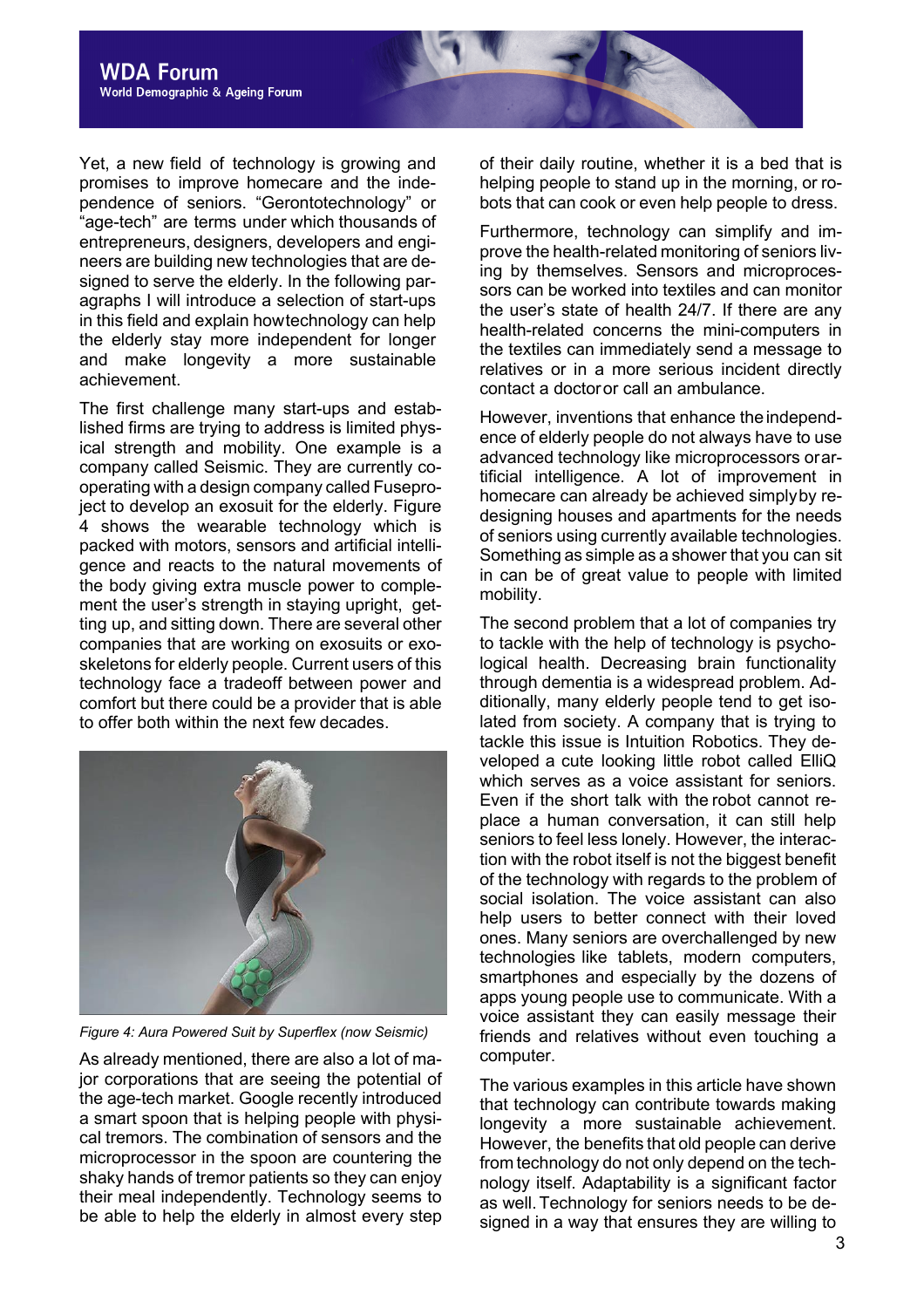engage with it. Furthermore, the cost factor cannot be neglected. I already mentioned that it is possible to redesign a house or apartment to better suit the needs of an old person. However, to rebuild a house that way can easily cost over 100,000 USD. This also applies for many of the other technologies introduced in this article. The exosuit for example is not on the market yet but the price is expected to be high as well. So, the effort of scientists, designers and engineers around the world should not only go into creating new technologies but also into reducing the cost of those that are already available. The real sociological potential of age-tech can only be realized if the technology becomes affordable for a large percentage of seniors.

In conclusion, technology can greatly contribute towards making longevity a more sustainable innovation. For one thing, it can help with the social security problem: if we can increase productivity per worker and create more wealth for everyone, we will also be more able to provide a life without poverty for our elderly. For another, technology specifically designed for seniors can help to increase their mobility and independence and it can also help seniors feel less lonely through being able to better connect with their loved ones.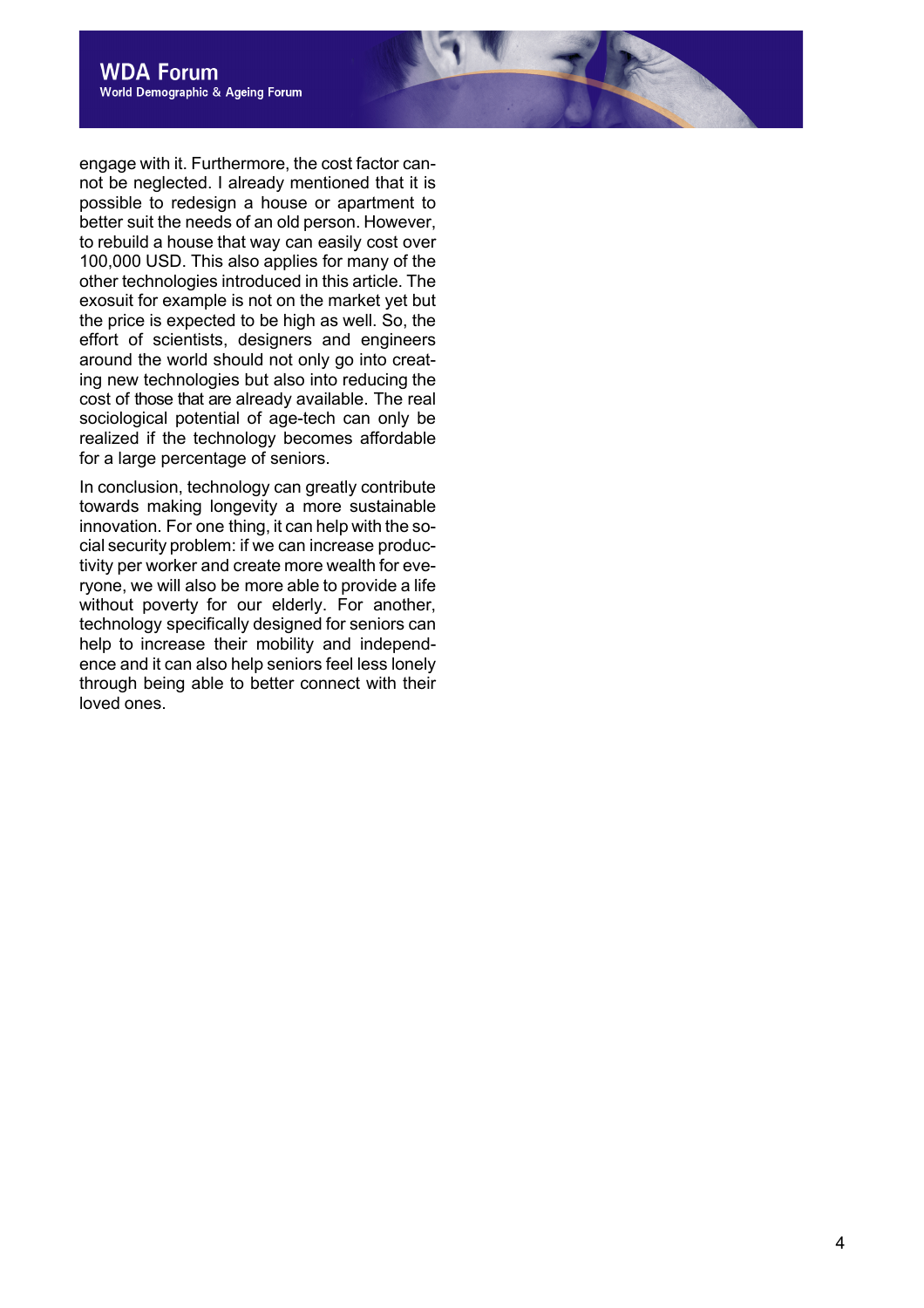## **Key References**

Binette, Joanne, and Kerri Vasold. (August 2018). Home and community preferences: A national survey of adults age 18-plus. Washington, DC: AARP Research. Retrieved October 31, 2019 from

https://doi.org/10.26419/res.00231.001

- ElliQ. (n.d.). Hi, I'm ElliQ. Retrieved November 2, 2019 from https://elliq.com/
- Gibson, Megan [Time]. (April 14, 2015). Meet the robot chef that can prepare your dinner. Retrieved November 1, 2019 from https://time.com/3819525/robotchef-moley-ro-botics/
- Heinzman Andrew [How-To Geek]. (February 21, 2019). Why you can't buy a selfdriving car in 2019. Retrieved October 30, 2019 from https://www.howtogeek.com/405158/wh en-can-i-buy-a-self-driving-car/
- Hexoskin. (n.d.). Introducing Hexoskin ProShirt: Discover the new line of smart garments: Hexoskin ProShirt for men and women. Retrieved November 1, 2019 from https://www.hexoskin.com/
- IDC. (April 2015). The digital universe of opportunities: Rich data and the increasing value of the Internet of Things. Retrieved October 26, 2019 from https://www.emc.com/leadership/digitaluniverse/2014iview/index.htm
- IHS. (November 27, 2016). Internet of Things (IoT) connected devices installed base world-wide from 2015 to 2025 (in billions) [Graph]. In Statista. Retrieved October 26, 2019 from https://www.statista.com/statistics/47126 4/iot-number-of-connected-devicesworldwide/
- Kooser, Amanda [cnet]. (May 14, 2018). This helpful robot is teaching itself to dress people. Retrieved November 1, 2019 from https://www.cnet.com/news/robotteaches-itself-to-dress-people-gowngeorgia-tech/
- Lynch, Mike [CNBC]. (June 18, 2018). Aging in place vs. assisted living … It's complicated. Retrieved October 31,

2019 from

https://www.cnbc.com/2018/06/14/agingin-place-vs-assisted-living-itscomplicated.html

- Panasonic. (2018). Rise assisting robot [Panasonic Resyone Plus XPN-S10601]. Retrieved November 1, 2019 from https://www.gmark.org/award/describe/47224/?locale= zh\_TW
- PWC. (February 2017). The world in 2050. The long view: How will the global economic order change by 2050? Retrieved October 31, 2019 from https://www.pwc.com/gx/en/issues/economy/the-world-in-2050.html
- Rayna, Thierry, and Ludmila Striukova. (2015). From rapid prototyping to home fabrication: How 3D printing is changing business model innovation. Technological Forecasting and Social Change, 102: 214–224.
- Rifkin Jeremy [VICE]. (February 13, 2018). The third industrial revolution: A radical new sharing economy [Video file]. Retrieved October 28, 2019 from https://www.youtube.com/watch?v=QX3 M8Ka9vUA&t=1089s (18:00)
- Tuvie. (n.d.). Superflex Aura Powered Suit provides extra muscle power for elderly people. Retrieved November 1, 2019 from http://www.tu-vie.com/superflexaura-powered-suit-provides-extramuscle-power-for-eldery-people/
- United Nations, Department of Economic and Social Affairs, Population Division (2019). World Population Prospects 2019. Retrieved October 23, 2019 from https://population.un.org/wpp/DataQuery